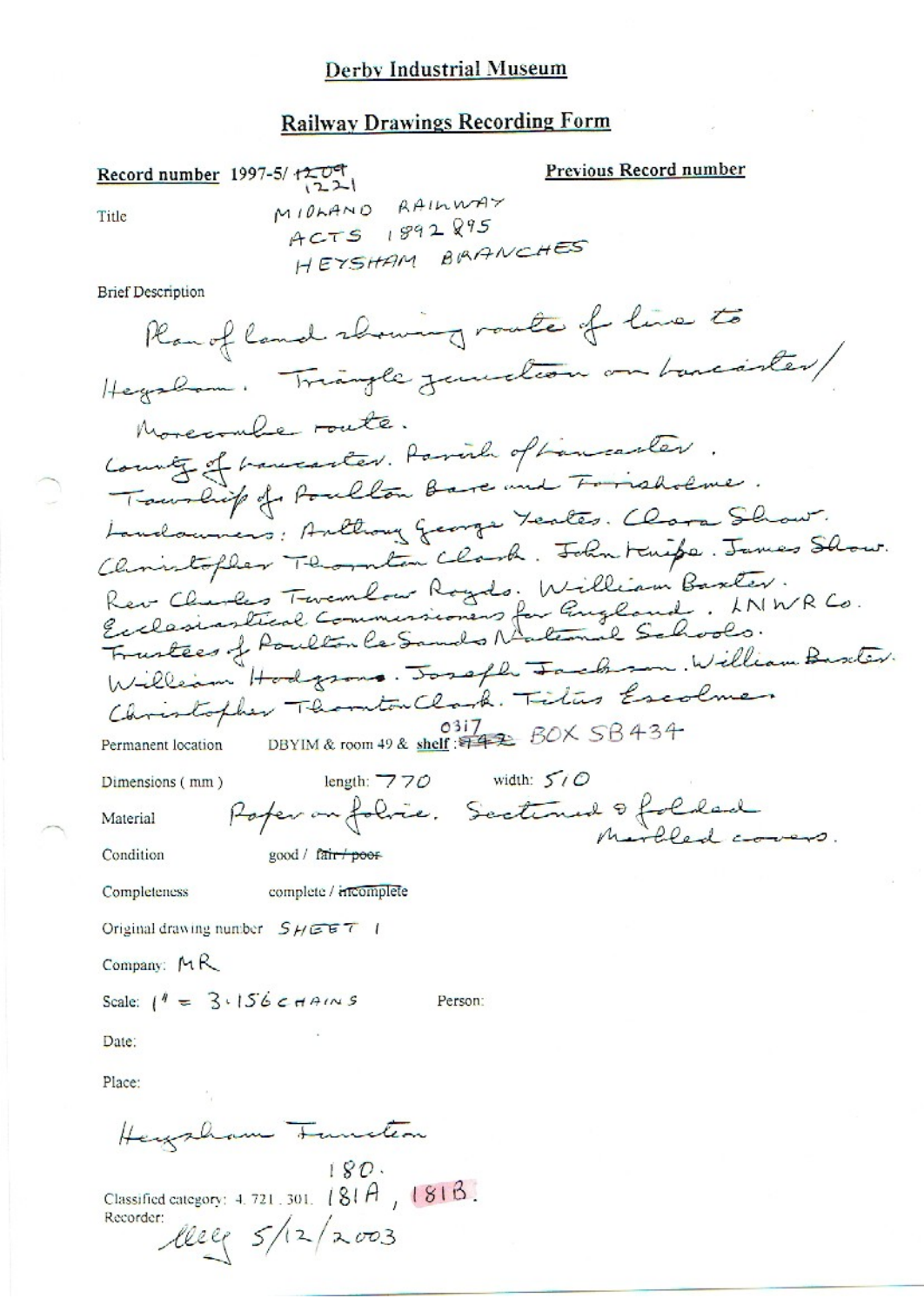## Derby Industrial Museum

# **Railway Drawings Recording Form**

Record number 1997-5/ $\leftarrow 13^{-}$ 

Previous Record number

Tide

**Brief Description** 

Plan of profoned rate to Hagsham to proposed pier at Fair Nege.

| Permanent location                                                                                                                                                                   | 0317<br>DBYIM & room 49 & shelf: $443 60 \times 58434$                                           |
|--------------------------------------------------------------------------------------------------------------------------------------------------------------------------------------|--------------------------------------------------------------------------------------------------|
| Dimensions (mm)                                                                                                                                                                      |                                                                                                  |
| Material                                                                                                                                                                             |                                                                                                  |
| Condition                                                                                                                                                                            | length: H80 width: 430 (Bossel on told width)<br>Rafer on choth, Sactimed sfolded, with offsets. |
| Completeness                                                                                                                                                                         | complete / incomplete                                                                            |
| Original drawing number                                                                                                                                                              |                                                                                                  |
| Company:                                                                                                                                                                             |                                                                                                  |
| Scale: $\int_{0}^{H}$ 6 c it a N S                                                                                                                                                   | Person: $\beta \leq M \in C$                                                                     |
| Date: $1892$                                                                                                                                                                         |                                                                                                  |
| Place:                                                                                                                                                                               |                                                                                                  |
| Heysham Harbour<br>سسلنگ میدهد                                                                                                                                                       |                                                                                                  |
| Classified category: 4, 721 , 301, $+$ $\mathcal{C}\mathcal{O}_f$ $+$ $\mathcal{S}$ $+$ $\mathcal{A}_f$ $+$ $\mathcal{C}$ $+$ $\mathcal{C}$<br>Recorder:<br>$\mu_{\ell}$ $s/12/2003$ |                                                                                                  |